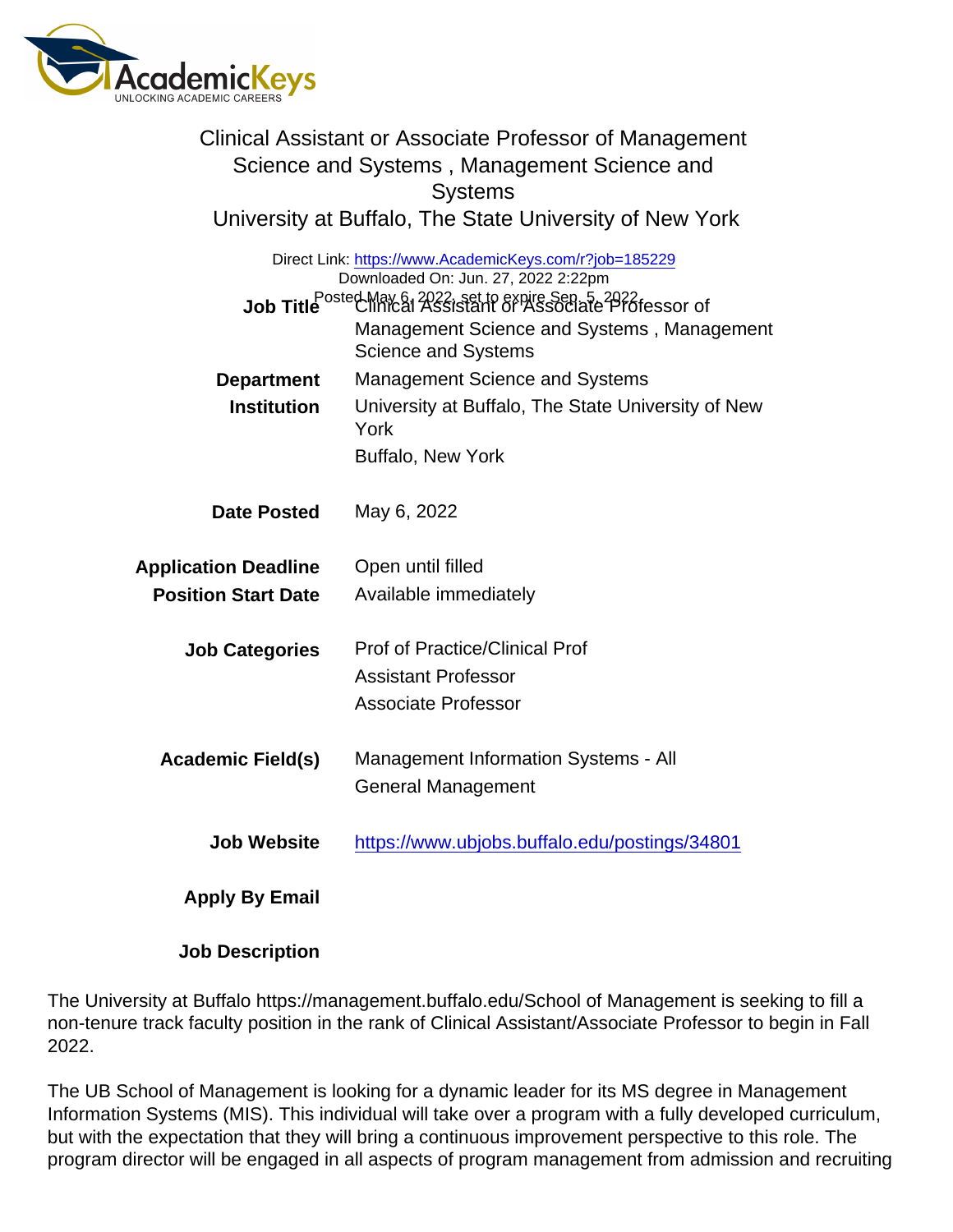## Clinical Assistant or Associate Professor of Management Science and Systems , Management Science and **Systems** University at Buffalo, The State University of New York

Direct Link: <https://www.AcademicKeys.com/r?job=185229> Downloaded On: Jun. 27, 2022 2:22pm

to orientation and curriculum development. The School has a highly trained professional staff to Posted May 6, 2022, set to expire Sep. 5, 2022support the entire student experience from admissions to placement, but the program director will be expected to be an active collaborator with these staff.

Primary duties include:

- \* Serving as Program Director for the MS in MIS Program.
- \* Teaching MIS courses at the undergraduate, MS and MBA levels.
- \* Engaging with students in professional development activities.
- \* Engaging with industry professionals who contribute to the school and program activities.
- \* Collaborate with other program directors of the school in co-curricular activities.

The successful candidate will be expected to play a significant role in the development and delivery of education at the undergraduate and graduate levels, as well as being actively engaged with the IT/IS profession.

The University at Buffalo is an affirmative action, equal opportunity employer. The University is dedicated to the goal of building a culturally diverse and pluralistic faculty and staff committed to teaching and working in a diverse environment, and strongly encourage applications from women, minorities, individuals with disabilities, and veterans to apply. The School of Management seeks candidates whose research, teaching, and service has prepared them to contribute to our commitment to diversity and inclusion, and who have a record of success in mentoring individuals from groups underrepresented in higher education.

The UB School of Management is recognized for its emphasis on real-world learning, community and economic impact, and the global perspective of its faculty, students and alumni. For more information about the UB School of Management, visit mgt.buffalo.edu.

Impactful research, academic merit, transformative scholar experiences, and broad-ranging service to local, state, national, and international populations describe UB's calling as a leading researchintensive public university. UB was founded in 1846 as a private medical college located in downtown Buffalo and joined SUNY in 1962. Today, UB is the largest and most comprehensive public research university in the SUNY system and a prominent, global center for academic excellence. In 1990, UB was the first public university in the Northeast to be welcomed into the Association of American Universities (AAU), joining North America's other leading research universities.

UB is located in Buffalo, NY, which is located on Lake Erie, close to Niagara Falls, and a short distance from Toronto and other attractions, and is a city that features world-class art galleries and museums (American Style ranked Buffalo as the #1 arts destination for all mid-size cities), impressive